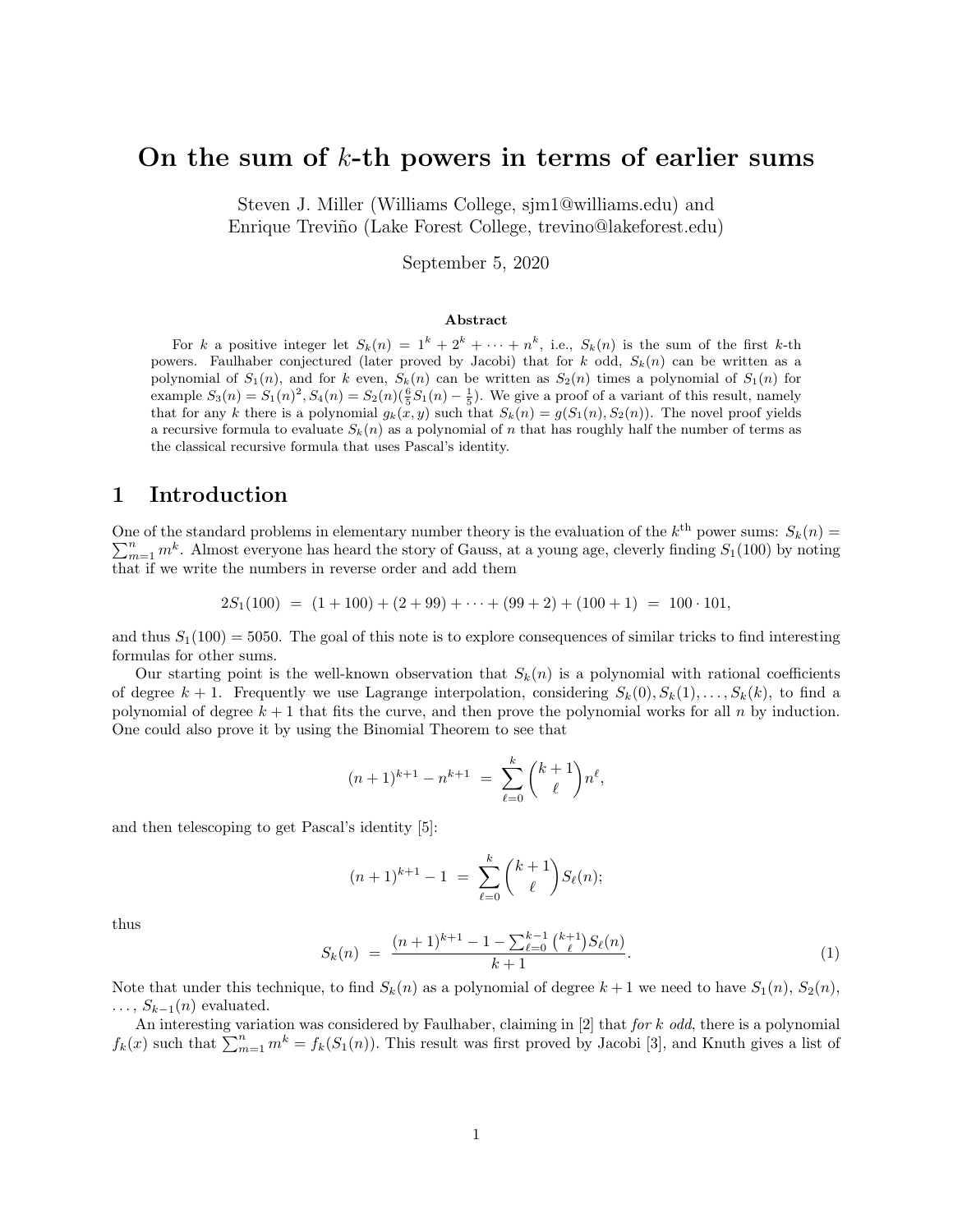many Faulhaber polynomials in [4]. We include a few below, using  $A(n) = S_1(n)$ .

$$
S_3(n) = A^2(n)
$$
  
\n
$$
S_5(n) = \frac{4A^3(n) - A^2(n)}{3}
$$
  
\n
$$
S_7(n) = \frac{12A^4(n) - 8A^3(n) + 2A^2(n)}{6}
$$

.

If we confine ourselves to polynomials in  $S_1(n)$ , this is the end of the story, but what if we consider  $S_2(n)$ as well? Is adding  $S_2(n)$  enough to give us a polynomial  $g_k(x, y)$  such that  $S_k(n) = g_k(S_1(n), S_2(n))$ ? For k odd, we have Jacobi's result from above, but it's also a classical result that for k even, one can write  $S_k(n)$ as the product of  $S_2(n)$  with a polynomial (with rational coefficients) in  $S_1(n)$  (see [1] or [6, Theorem 3.5.3, p. 118-119] for elementary proofs). In this paper, we will describe a different algorithm to find  $S_k(n)$  as a polynomial of  $S_1(n)$  and  $S_2(n)$ . In particular, we will show that, for any positive integer r, there exist rationals  $d_r, d_{r+1}, \ldots, d_{2r-1}, e_{r+1}, e_{r+2}, \ldots, e_{2r}$  such that

$$
S_{2r+1}(n) = \frac{r+1}{2} \left( S_r^2(n) - \sum_{i=r}^{2r-1} d_i S_i(n) \right),
$$

and

$$
S_{2r+2}(n) = \frac{(r+1)(r+2)}{2r+3} \left( S_r(n)S_{r+1}(n) - \sum_{i=r+1}^{2r} e_i S_i(n) \right).
$$

These equations imply that we can compute  $S_k(n)$  as a polynomial of degree  $k + 1$ . One difference with (1) is that this identity has a weighted sum of  $S_i(n)$  for  $\lfloor \frac{k-1}{2} \rfloor \leq i \leq k-2$  as opposed to a weighted sum including all  $i \leq k - 1$ .

Furthermore, we get a different proof of the following classical theorem

**Theorem 1.** Let k be a positive integer. There exists a polynomial  $g_k \in \mathbb{Q}[x, y]$  such that  $g_k(0, 0) = 0$  and

$$
\sum_{m=1}^{n} m^{k} = g_{k}(S_{1}(n), S_{2}(n)).
$$

To illustrate some examples, letting  $A(n) = S_1(n)$  and  $B(n) = S_2(n)$ , we find

$$
S_3(n) = A^2(n)
$$
  
\n
$$
S_4(n) = \frac{6}{5}A(n)B(n) - \frac{1}{5}B(n)
$$
  
\n
$$
S_5(n) = \frac{3}{2}B^2(n) - \frac{1}{2}A^2(n).
$$
  
\n
$$
S_6(n) = \frac{12}{7}A^2(n)B(n) - \frac{6}{7}A(n)B(n) + \frac{1}{7}B(n).
$$

In the next section we prove our claim, giving the motivation for our choice of  $g_k$ . There are other possible constructions, which we discuss afterwards, but we were led to this exploration by noting that we can easily find  $S_3(n)$  knowing just  $S_1(n)$  by cleverly expanding and having sums of squares perfectly cancel.

### 2 Proof of Theorem

We begin with a few definitions, and then some motivation. For a non-negative integer k, define  $c_{0k}, c_{1k}$ ,  $\ldots, c_{(k+1)k} \in \mathbb{Q}$  such that

$$
S_k(n) = c_{(k+1)k}n^{k+1} + c_{kk}n^k + \dots + c_{1k}n + c_{0k}.
$$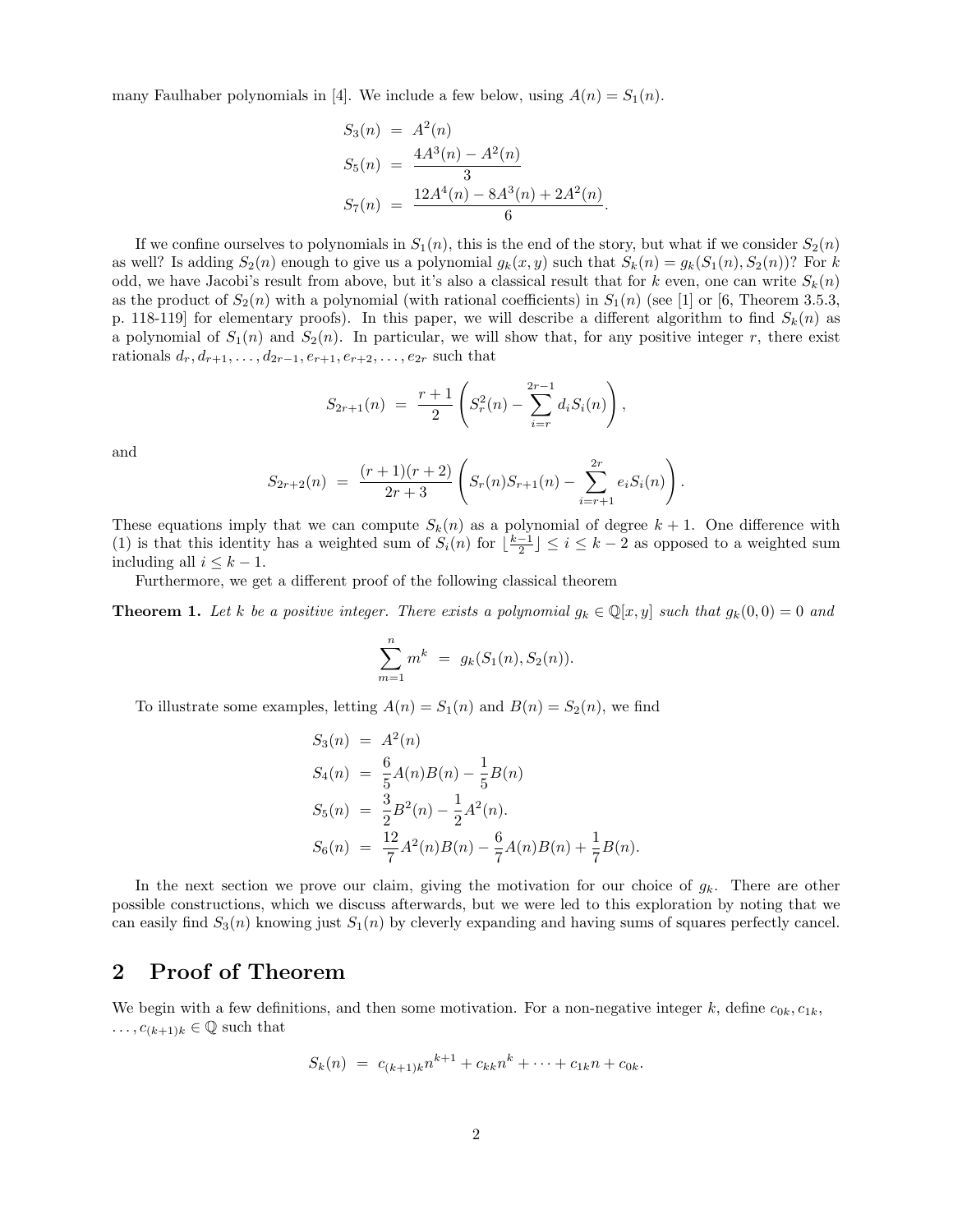From (1) we can easily deduce that  $c_{(k+1)k} = \frac{1}{k+1}$ ,  $c_{kk} = \frac{1}{2}$  and  $c_{0k} = 0.1$  Therefore we have

$$
S_k(n) = \frac{1}{k+1}n^{k+1} + \frac{1}{2}n^k + c_{(k-1)k}n^{k-1} + \dots + c_{1k}n.
$$
 (2)

*Proof of Theorem 1.* For  $k = 1$  we have  $g_1(x, y) = x$ , since  $\sum_{m=1}^n m^1 = A(n)$ ; similarly  $g_2(x, y) = y$ . We show the idea for the proof by calculating  $S_3(n)$  and  $S_4(n)$ . Consider

$$
A^{2}(n) = \left(\sum_{m=1}^{n} m\right)^{2} = \sum_{m=1}^{n} m^{2} + 2 \sum_{m=1}^{n} m \sum_{\ell=1}^{m-1} \ell = B(n) + 2 \sum_{m=1}^{n} m \left(\frac{(m-1)m}{2}\right)
$$

$$
= \sum_{m=1}^{n} m^{2} + \sum_{m=1}^{n} m^{3} - \sum_{m=1}^{n} m^{2} = \sum_{m=1}^{n} m^{3}.
$$

Therefore  $S_3(n) = A^2(n)$ , so  $g_3(x, y) = x^2$ . The perfect cancelation of the sum of squares above shows that  $S_3(n)$  is just a function of  $A(n)$ , and was the motivation to see how easily other power sums could be expressed using just  $A(n)$  and  $B(n)$ .

For the fourth power sum, consider

$$
A(n)B(n) = \left(\sum_{m=1}^{n} m\right)\left(\sum_{m=1}^{n} m^{2}\right) = \sum_{m=1}^{n} m^{3} + \sum_{m=1}^{n} m \sum_{\ell=1}^{m-1} \ell^{2} + \sum_{m=1}^{n} m^{2} \sum_{\ell=1}^{m-1} \ell^{2}
$$
  
=  $A^{2}(n) + \sum_{m=1}^{n} m \frac{(m-1)m(2m-1)}{6} + \sum_{m=1}^{n} m^{2} \frac{(m-1)m}{2}$   
=  $A^{2}(n) + \sum_{m=1}^{n} \frac{2m^{4} - 3m^{3} + m^{2}}{6} + \sum_{m=1}^{n} \frac{m^{4} - m^{3}}{2}$   
=  $A^{2}(n) + \frac{5}{6} \sum_{m=1}^{n} m^{4} - \sum_{m=1}^{n} m^{3} + \frac{1}{6} \sum_{m=1}^{n} m^{2}$   
=  $A^{2}(n) + \frac{5}{6} \sum_{m=1}^{n} m^{4} - A^{2}(n) + \frac{1}{6} B(n).$ 

Therefore

$$
\sum_{m=1}^{n} m^{4} = \frac{6}{5}A(n)B(n) - \frac{1}{5}B(n).
$$

Hence  $g_4(x, y) = \frac{6}{5}xy - \frac{1}{5}y$ .

These two cases suggest the general approach: consider an appropriate product of known sums, expand the product in terms of a diagonal and non-diagonal sum, and isolate the new sum in terms of previous ones which we know.

We proceed by induction. Assume that the theorem is true for  $k \leq 2r$  for some  $r \geq 2$ , then

$$
S_r^2(n) = \left(\sum_{m=1}^n m^r\right)^2 = \sum_{m=1}^n m^{2r} + 2\sum_{m=1}^n m^r \sum_{\ell=1}^{m-1} \ell^r
$$
  
= 
$$
\sum_{m=1}^n m^{2r} + 2\sum_{m=1}^n \sum_{i=1}^{r+1} c_{ir} m^r (m-1)^i
$$
  
= 
$$
\sum_{i=r}^{2r+1} d_i \sum_{m=1}^n m^i = \sum_{i=r}^{2r+1} d_i S_i(n),
$$

<sup>1</sup>Bernoulli found an expression for all the coefficients in terms of Bernoulli numbers, but we won't need them in this article.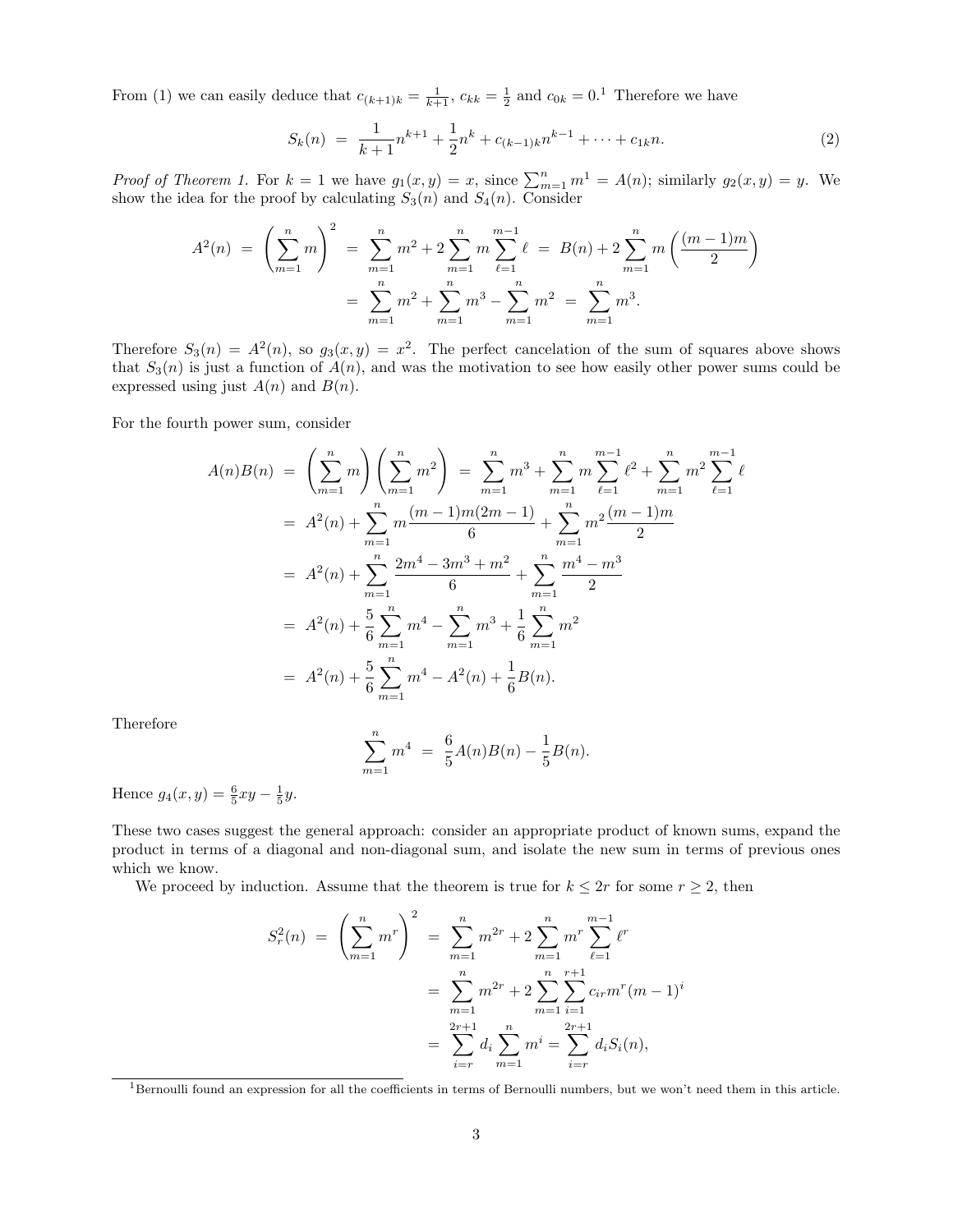for some rational coefficients  $d_i$ . From (2) we can deduce that  $d_{2r+1} = \frac{2}{r+1}$ , and

$$
d_{2r} = 1 + 2(c_{rr} - (r+1)c_{(r+1)r}) = 1 + 2\left(\frac{1}{2} - \frac{r+1}{r+1}\right) = 0.
$$

Thus

$$
S_{2r+1}(n) = \frac{r+1}{2} \left( S_r^2(n) - \sum_{i=r}^{2r-1} d_i S_i(n) \right). \tag{3}
$$

Therefore there exists  $g_{2r+1}(x, y) \in \mathbb{Q}[x, y]$  such that  $g_{2r+1}(A(n), B(n)) = S_{2r+1}(n)$ . We can also verify  $g_{2r+1}(0, 0) = 0$  from (3).

The above deals with the odd cases. Now let's deal with the even cases.

$$
S_r(n)S_{r+1}(n) = \left(\sum_{m=1}^n m^r\right)\left(\sum_{m=1}^n m^{r+1}\right) = \sum_{m=1}^n m^{2r+1} + \sum_{m=1}^n m^r \sum_{\ell=1}^{m-1} \ell^{r+1} + \sum_{m=1}^n m^{r+1} \sum_{\ell=1}^{m-1} \ell^r
$$
  

$$
= \sum_{m=1}^n m^{2r+1} + \sum_{m=1}^n \sum_{i=1}^{r+2} c_{i(r+1)} m^r (m-1)^i + \sum_{m=1}^n \sum_{i=1}^{r+1} c_{ir} m^{r+1} (m-1)^i
$$
  

$$
= \sum_{i=r+1}^{2r+2} e_i \sum_{m=1}^n m^i = \sum_{i=r+1}^{2r+2} e_i S_i(n),
$$

for some rationals  $e_i$ . From (2) we can deduce that  $e_{2r+2} = \frac{1}{r+1} + \frac{1}{r+2} = \frac{2r+3}{(r+1)(r+2)}$ , and

$$
e_{2r+1} = 1 - (r+2)c_{(r+2)(r+1)} + c_{(r+1)(r+1)} + c_{rr} - (r+1)c_{(r+1)r} = 1 - \frac{r+2}{r+2} + \frac{1}{2} + \frac{1}{2} - \frac{r+1}{r+1} = 0.
$$

Therefore

$$
S_{2r+2}(n) = \frac{(r+1)(r+2)}{2r+3} \left( S_r(n)S_{r+1}(n) - \sum_{i=r+1}^{2r} e_i S_i(n) \right)
$$

Since  $S_i(n) = g_i(A(n), B(n))$ , for  $r \leq i \leq 2r$ ,  $S_{2r+2}(n)$  can also be expressed as a polynomial of  $A(n), B(n)$ with rational coefficients.

 $\Box$ 

.

### 3 Future Work

We end with a brief discussion of some additional questions that one can investigate. Now that we know the existence of a polynomial, it is natural to ask if it is unique, and if not then how many polynomials there are. It cannot be unique for all  $k$ ; easy candidates occur when k is odd, as Jacobi proved Faulhaber's conjecture that for k odd the corresponding power sum can be written as a polynomial in just  $A(n)$ . For example,  $S_5(n) = \frac{3}{2}B^2(n) - \frac{1}{2}A^2(n)$  shows that we can sometimes have multiple representations.

We sketch another approach, which might generate many different solutions. We know  $S_k(n)$  is a polynomial in n of degree  $k+1$ . As  $A(n)$  is a polynomial of degree 2 and  $B(n)$  of degree 3, we have  $A^a(n)B^b(n)$ is a polynomial in n of degree  $2a + 3b$ . This suggests, for  $2a + 3b = k + 1$ , looking at

$$
S_k(n) - \alpha_{a,b} A^a(n) B^b(n).
$$

By choosing  $\alpha_{a,b}$  appropriately what remains is a polynomial of degree at most k, and hence is of lower degree than  $S_k(n)$ . We would like to say we can continue by induction, replacing degree by degree the terms that remain with products of  $A(n)$  and  $B(n)$ , but there is an obstruction. We can do this trick to remove the leading term only if its degree is at least 2; thus we could reach a situation where after several steps we are left with a linear term in n, and that cannot be written as a polynomial in  $A(n)$  and  $B(n)$ ; this method would thus work only if a miracle occurred and there was no linear term. We leave the interesting